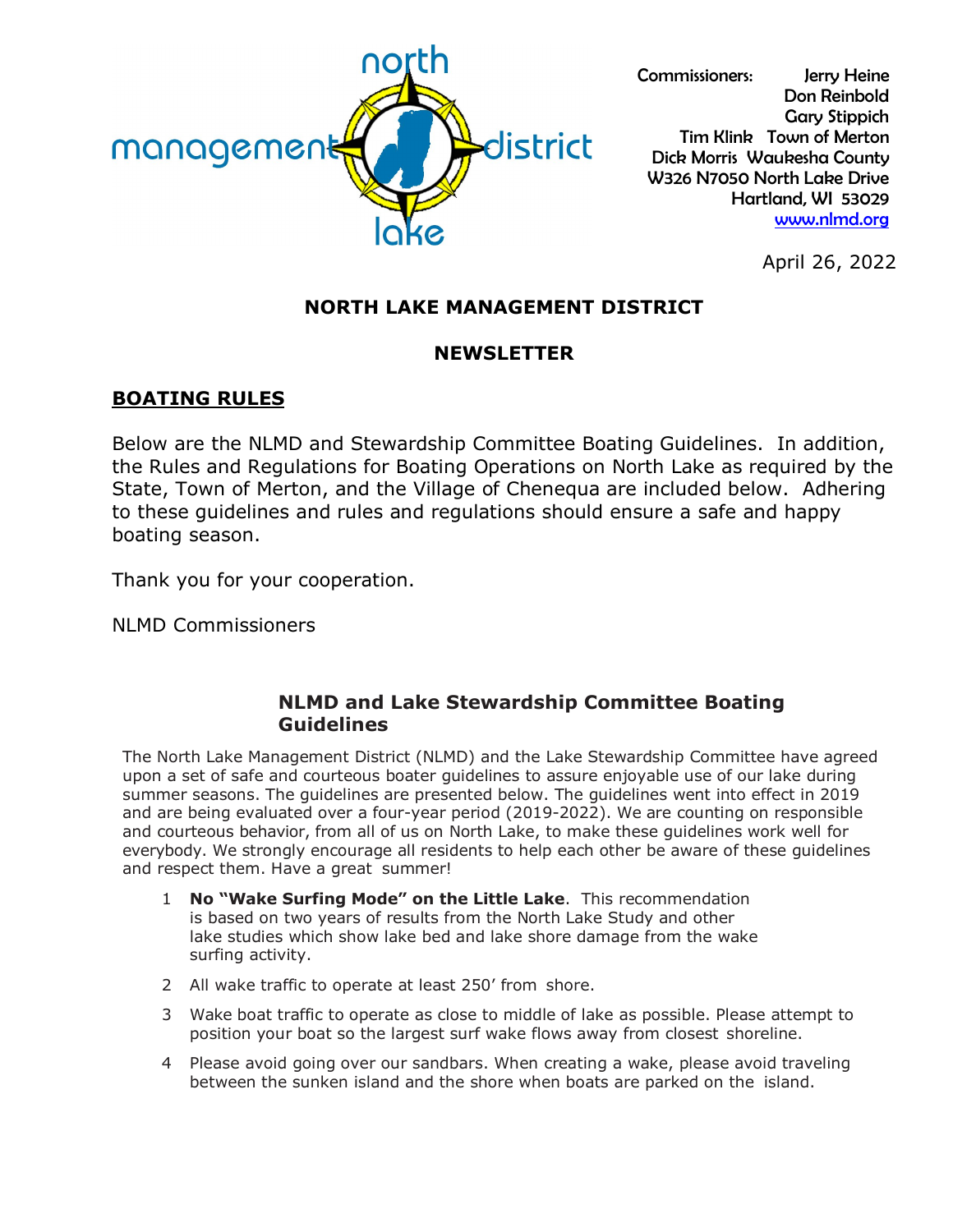- 5 When wake traffic is present on the lake, non-wake traffic (pontoons, other boats operating at no- wake speed) and sports (canoes, kayaks, paddleboards, etc.) please operate within the no-wake zone within 250' of shore. This pattern not only optimizes safety it allows wake traffic to operate more efficiently by not having to dodge nonwake traffic.
- 6 On Saturday, Sunday and Holidays, please observe "Slow-No Wake" beginning at 6:00PM.
- 7 Above all, please be courteous and thoughtful when operating your chosen craft on North Lake.

Revised February, 2022

## **Rules and Regulations for Boat Operation on North Lake**

We have prepared a summary of the important requirements for safe and legal boat operations as stated in the ordinances/law of Town of Merton, Village of Chenequa, and the State of Wisconsin. Please take the time to read it carefully, save it, and be sure that those in your family and others who use your watercraft abide by the guidelines and rules. Thank you.

## **Part One…Law Enforcement**

There are three law enforcement agencies that have jurisdiction over boat operations on North Lake. These agencies are:

- The Wisconsin Department of Natural Resources (DNR)
- The Village of Chenequa Police Department (Boat Patrol)
- The Town of Merton (Boat Patrol)

All of these agencies have arrest powers relative to safe boat operations, and they enforce state and local laws regarding boat operations.

#### **Part Two…Proper Boat Registration**

- All motorized vessels and sailboats larger than 12 feet in length must be registered with the State of Wisconsin. The registration number and a decal of registration must be displayed on your boat.
- A certificate of registration must be available on board to be presented to a law enforcement officer if you are stopped for inspection or violation.
- The correct placement of registration numbers on your boat is detailed in the Wisconsin Boater Safety Regulation 2021 (see a link on the North Lake Management District website—NLMD.org)

#### **Part Three…Required Equipment**

- All vessels (including PWC, canoes, kayaks and paddleboards) must have at least one approved USCG life vest for each person on board.
- An approved USCG Type IV throwable device is required on motor boats, 16 feet and longer.
- Proper Fire extinguishers are required on inboard and outboard motorboats greater than 16 feet in length or boats with built-in fuel tanks.
- Motorboats with battery systems must safely secure the battery with proper straps and terminal nonconductive covers.
- Motorboats and motor-powered sailboats must have navigation lights on the bow and stern. The navigation lights must be used from sunset to sunrise.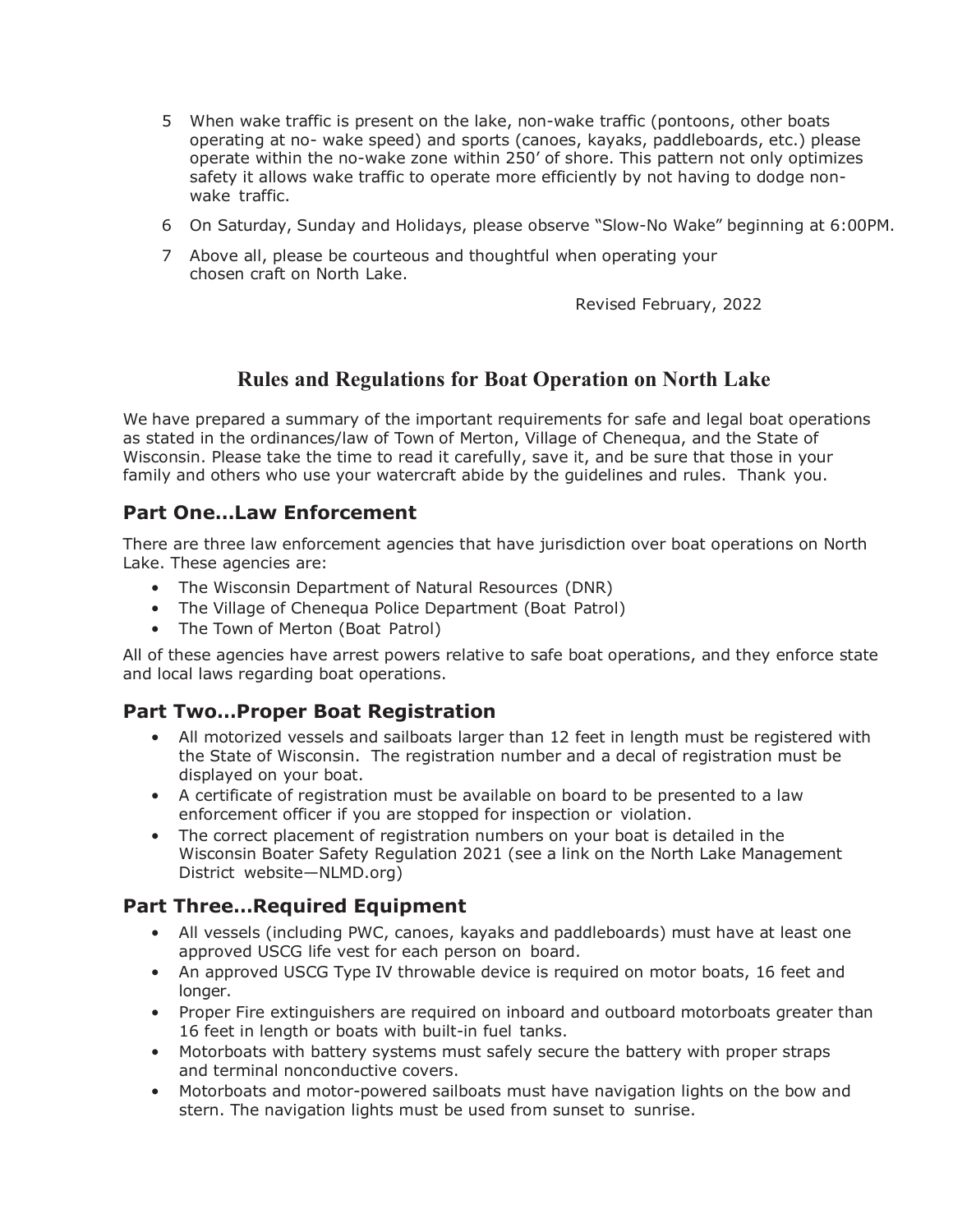- Vessels of any size, moored on North Lake after sunset, must have a white, illuminated light ("anchor light") if more than 200' from shore.
- Additional details regarding equipment are available for review in the Wisconsin Boater Safety Regulations 2021

# **Part Four…Legal Boat Operators**

- Motorboats Children under 10 years of age cannot operate a motorboat.
- Motorboats Children between 10-11 years of age may operate with a parent, guardian or designate on board the vessel and closely supervising the operation.
- Motorboats Children between 12-16 years of age may operate with either a parent, guardian or designate or alone if they have completed an approved boater safety class.
- Personal Water Craft (PWC) Children less than 12 years of age cannot operate a PWC.
- Personal Water Craft (PWC) Children between 12-16 years of age must have completed an approved boater safety class.
- Persons less than 16 years of age cannot rent or lease a PWC.

## **Part Five…Vessels who Declare Distress**

Any boat operator is required to stop and render aid to another vessel which declares a distress situation by signal (flare, flag or arm signals) or call for help.

### **Part Six…How to Assure a Ticket or Arrest from the DNR, Chenequa PD or Merton Boat Patrol Officer on North Lake**

- Reckless operation of the vessel
- Having a passenger ride on the bow, gunwale or stern while in operation
- Exceeding speed limits on North Lake (35 mph)
- Circling other vessels or swimmers within 200 feet or within 100 feet of a diver down flag
- Operating at greater than "slow, no wake" speeds within 100 feet of shoreline, pier, raft, or other boats
- Operating beyond "no wake" speeds during one hour after sunset until one hour before sunrise of the next day
- Operating while intoxicated
- Tubing, water skiing, etc. before 9:00 am or after sunset.
- Any boat towing a skier, tuber, etc. must travel in a counter clockwise direction.

## **Part Seven…Courtesy Recommendations for our Neighbors, Friends, and Yourselves on North Lake**

- Water skiing, tubing, etc., wear a wearable life vest (Recommended)
- When towing a water skier, tubing, etc. have a spotter (Recommended)
- It is recommended that all vessels travel in a counter clockwise direction on North Lake
- Avoid the sailboat race course area immediately before and during races.
- When operating a powered vessel, avoid travel between swim rafts and piers.
- Found objects should be placed on the end of the nearest pier until claimed.
- Be aware of wake and wash when operating wake board boats and other vessels to avoid damaging people's property or endangering lives or injury. Pay attention to the effect of large waves to shorelines, piers, and other boats.
- Music on your boat should be played at a level for the enjoyment of your passengers and not shared with others on the lake. Noise on water travels a long distance at high volumes. Excessive volume is a ticketable offense.